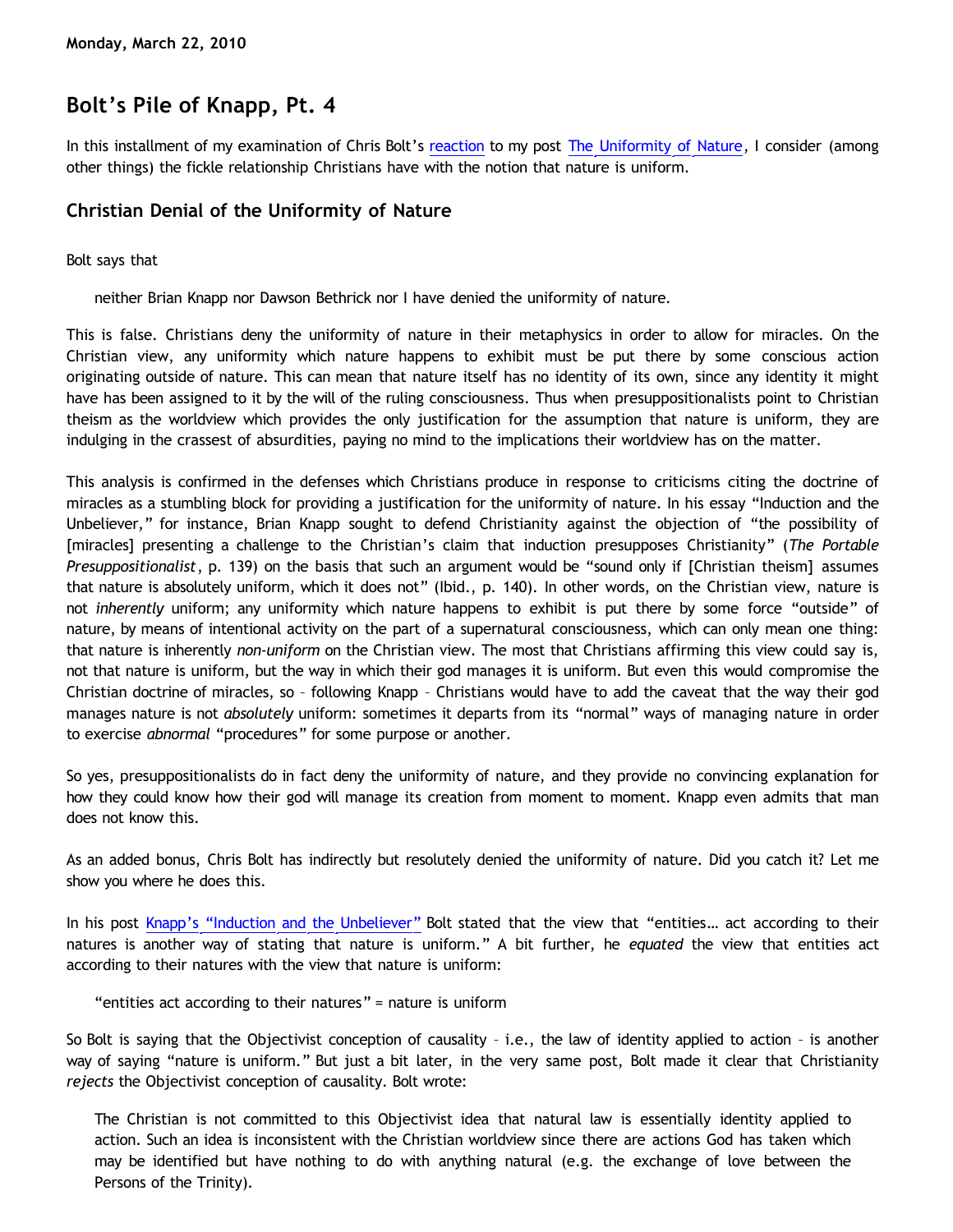If the Objectivist premise that the law of identity applies to action is the basis for the view that entities act according to their natures (and it is), then denying that the law of identity applies to action is equivalent to denying the basis for the view that entities act according to their natures. Bolt says that the view that entities act according to their natures is just another way of saying that nature is uniform. But he also says that Christianity is opposed to the premise upon which the view that entities act according to their natures is based, namely the premise that the law of identity applies to action. Bolt thus affirms that his worldview is opposed to the very basis of the uniformity of nature. Thus for Bolt to affirm that nature is uniform is to commit the fallacy of the stolen concept: he is, on his own understanding, affirming a position while denying its genetic roots.

Moreover, keep in mind what Cornelius Van Til has stated:

God may at any time take one *fact* and set it into a new relation to created law. That is, there is no inherent reason in the facts or laws themselves why this should not be done. It is this sort of conception of the relation of facts and laws, of the temporal one and many, embedded as it is in that idea of Go in which we profess to believe, that we need in order to make room for miracles. And miracles are at the heart of the Christian position. (*The Defense of the Faith*, p. 27)

If nature – including the facts and laws which exist all around us – is as malleable and open to revision as Van Til here holds, then it is nonsensical to speak of nature being "uniform" in any objective sense. On this view, nature has no inherent identity, which is a contradiction in terms: it is to affirm that nature has no nature, that it is a contentless void waiting for content to be given to it, and that content is subject to revision at will at any time by supernatural forces.

The upshot of all this can only mean that the Christian does not and cannot consistently affirm that nature is uniform because his worldview is at odds with it *in principle*. In Christianity, the uniformity of nature is sacrificed on the altar of the doctrine of miracles, for – as Van Til exclaims – "miracles are at the heart of the Christian position." Knapp himself hastens to tell us that Christian does not affirm that is *absolutely* uniform, which is just to say that nature is not *really* uniform at all to begin with. A supernatural form of consciousness is need to *make* nature uniform. This can only mean that, far from providing a justification for induction, Christianity can only stifle inductive reasoning as such. The presuppositionalist argument employing inductive skepticism as a debating tactic is, quite plainly, a self-defeating ruse.

## Bolt says that

…a question has been posed which asks "why is nature uniform?" and "how do we know that nature is uniform?" Mr. Knapp is a Christian and has shown that he is able to provide consistent answers to these questions. Mr. Bethrick has not.

Where does Bolt get all this? For one, I stated explicitly in my post [The Uniformity of Nature](http://bahnsenburner.blogspot.com/2010/02/uniformity-of-nature.html) that nature is *inherently* uniform. Bolt has nowhere shown either that this is not the case, or that it is inconsistent with my worldview's basic premises. Also, in regard to knowing that nature is uniform, I traced the connection of this knowledge directly to the Objectivist axioms. The axioms are knowledge; in fact, they represent the most fundamental knowledge man has. So tracing our knowledge that nature is uniform directly to the axioms shows not only what is properly meant by the concept of the uniformity of nature, but how we know that nature is uniform. Again, Bolt has nowhere shown either that the axioms do not play a central role in this knowledge, or that my view is inconsistent with my worldview's fundamentals. It may be the case that Bolt does not understand what I have stated (he gets a lot of things wrong), but his misunderstanding is not a justification for claiming that I have failed to address these concerns.

Additionally, I pointed out numerous problems with Knapp's stated view, as expressed in his essay "Induction and the Unbeliever":

Man does not have exhaustive knowledge of how the universe operates; God does. Man does not know whether the features of the universe will continue to be as they are at present; God does. Man can be mistaken in what he experiences and how he reasons from those experiences; God is never wrong. (*The Portable Presuppositionalist*, p. 134)

In my consideration of Knapp's stated view, I made the following points: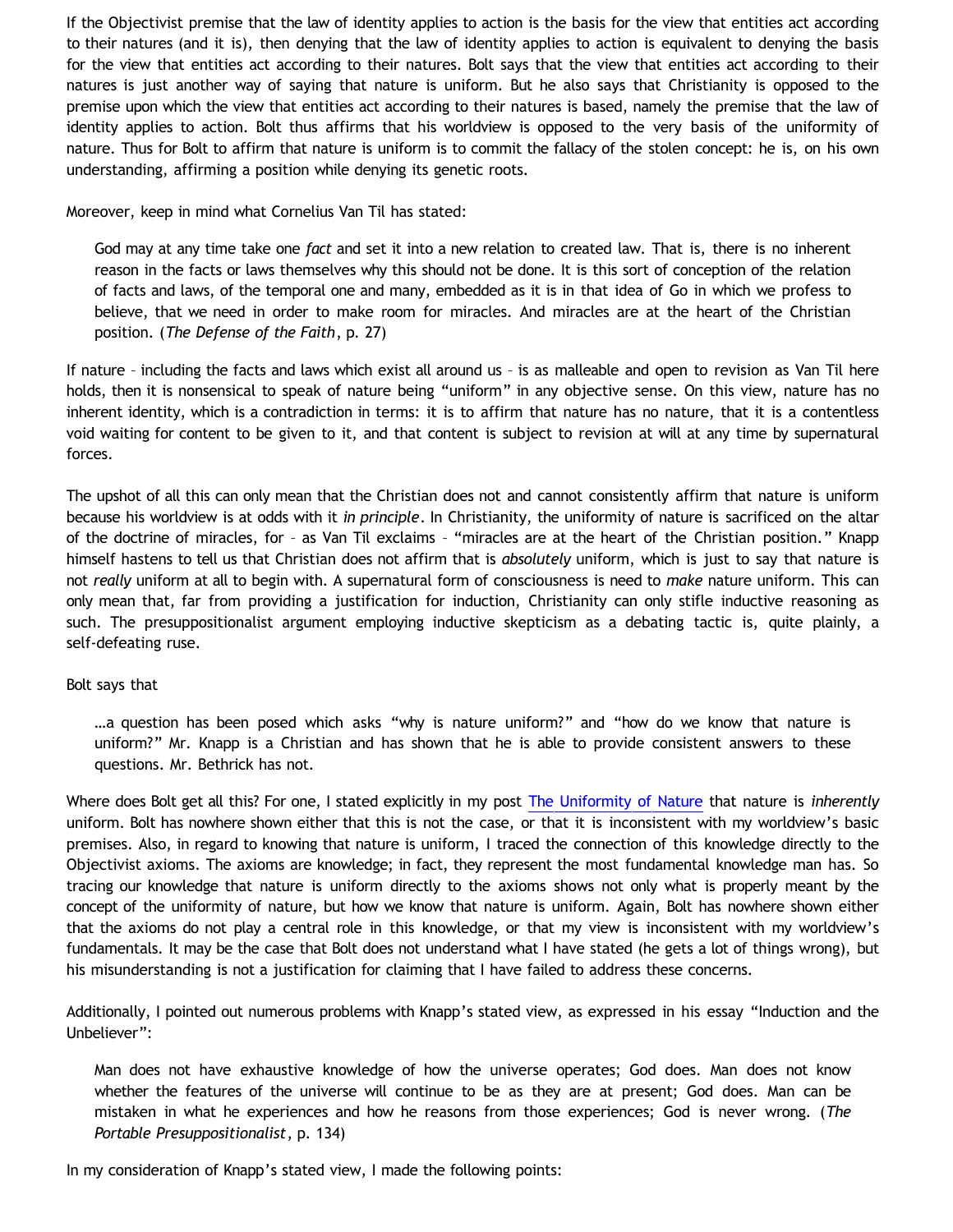Contrary to what he intends, Knapp is simply giving us reasons why Christianity *cannot* give us any confidence in the presupposition that nature is uniform throughout the universe. He has in effect abandoned the problem of induction, which is ostensibly the topic of his essay, and moved on to a new problem, namely that of how one can know what a supernatural conscious being knows. It is of no epistemological value for man to list things that he does not know, and then point to a supernatural being which does have knowledge on these things. This does not tell man how *he* can know what he needs to know in order to live. It is epistemological self-deception to concede, on the one hand, that one does not know something, only to claim, on the other, that this ignorance is "made up for" by an [imaginary friend](http://bahnsenburner.blogspot.com/2006/08/christianity-imaginary-friends-network.html) which is said to know everything. When it comes to the uniformity of nature, Knapp demonstrates only that, on the Christian worldview, one could have no confidence that nature is uniform. Everything is "whatever God wills," and unless the believer is identical to his god, he would have no way of knowing what his god wills from moment to moment.

Moreover, on the points which he mentions, Knapp does not even tell us what specifically his god supposedly knows about these matters. When Knapp states that "Man does not know whether the features of the universe will continue to be as they are in the present," but figures that the assertion "God does" somehow makes up for this shortcoming, what exactly does his god know, and what good does that do for man in his inductive investigation of the universe if he cannot know it? Blank out. For all Knapp knows, his god could know that the universe will turn inside out in the next second. But since Knapp's mind is not identical to his god's mind, simply saying that his god knows something that he does not know, is of no use to him or to anyone else, particularly when it comes to answering Hume. On the contrary, Knapp's attempted "solution" fully concedes that Christianity has no genuine solution, not only because he fails to question Hume's own premises, but also because he fails, due to his allegiance to a subjective worldview, to adopt an *objective* approach to the matter in the first place. If Knapp proves anything, he proves that Christianity can only intensify the epistemological darkness which Hume's skepticism brought to the world.

Bolt nowhere addresses *any* of this in his [reaction](http://www.choosinghats.com/?p=997) to my post on the uniformity of nature. Check it out for yourself, and see if he does. You will find that he does not.

Bolt then projects his own denial of reality onto the skeptic he imagines:

Second, it is of no consequence to the skeptic to state that denying the uniformity of nature entails that statements about the uniformity of nature are nonsensical as this is the point of the skeptic's argument.

How does Bolt know that "it is of no consequence to the skeptic to state that denying the uniformity of nature entails that statements about the uniformity of nature are nonsensical"? Bolt intimates that this is the case because "this is the point of the skeptic's argument." Specifically, what is the "skeptic's argument"? What are the premises of that argument? What conclusion are those premises supposed to support? Do this argument's premises consist of concepts? If so, how did the skeptic form those concepts? What do those concepts mean? Do those concepts mean the same thing every time they're used? Or do their meanings chaotically fluctuate with each use? How does the skeptic validate the concepts he uses in informing his argument's premises? If the skeptic has in fact presented an argument, does that argument adhere to rules of validity? If so, how can there be rules of validity without a consistent sub-context of reference? Does the skeptic have an explanation for how the concepts he uses can have a consistent meaning if nature is not uniform? I wager that just by claiming to have an argument, the skeptic assumes the uniformity of nature as I have informed it, and I see no reason why pointing out the fact that such an argument is self-defeating does not sufficiently answer the skeptic. What more could put him in his place?

Bolt suggests that pointing out these problems will not faze the skeptic. Maybe so. But so what? Does that mean that the skeptic's "argument" (if he even has one) should faze us? Bolt is welcome to be fazed by these things. Those who subscribe to a worldview which is itself built on stolen concepts, are already in the habit of being incapacitated by ideas which commit the same fallacy.

Bolt did accuse me of affirming a known falsehood, but in so doing he has garbled what I actually stated. He writes:

At one point Mr. Bethrick mentions that presuppositionalists do not recognize that the justification of induction is an epistemological issue. This alleged lack of recognition is false and Mr. Bethrick knows that it is false as does anyone else who has spent any time examining presuppositionalism. If Bethrick is implying in this same section that there is some other solution to the Problem of Induction which does not involve the uniformity of nature he is welcome to produce it.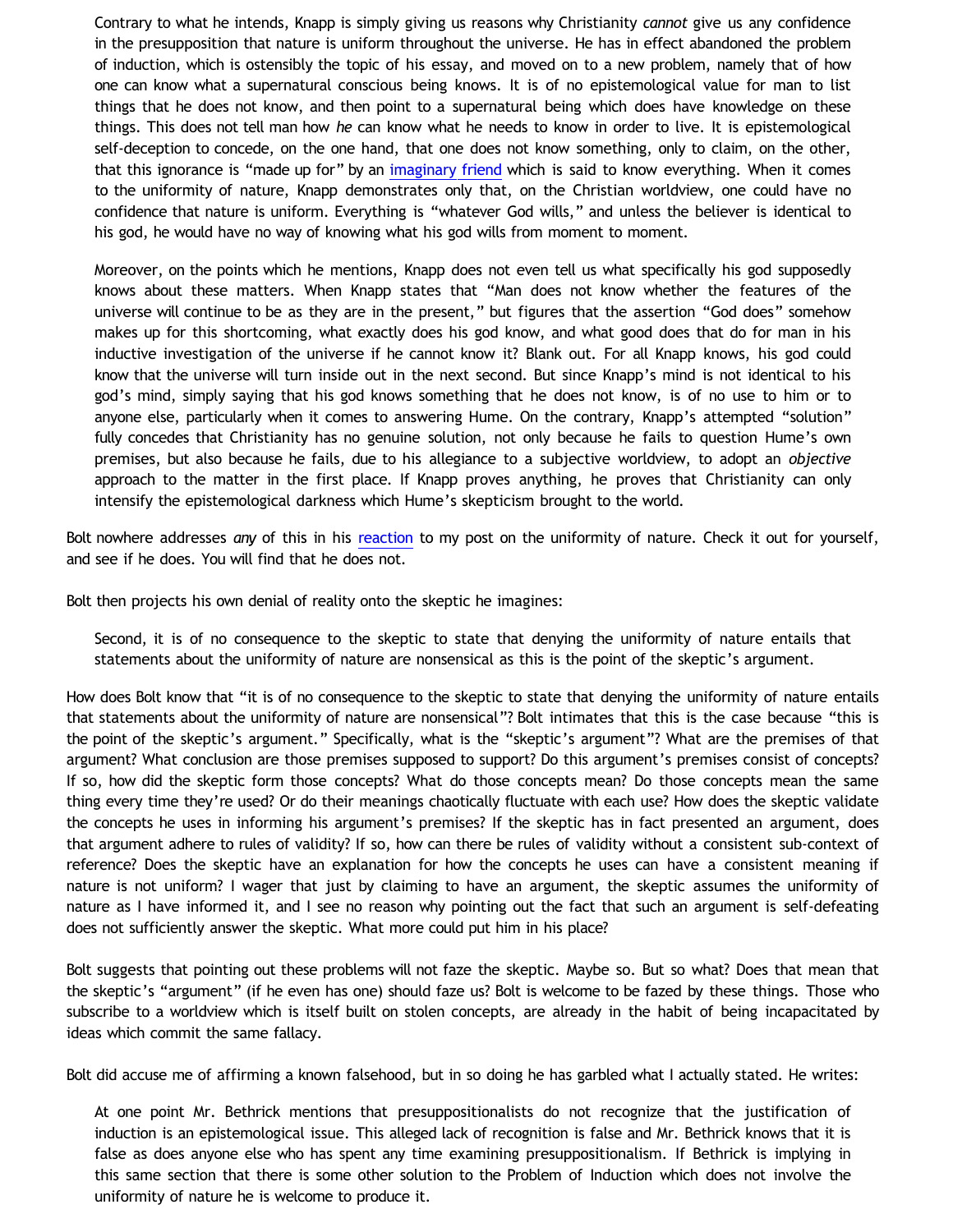The following is [what I actually stated](http://bahnsenburner.blogspot.com/2010/02/uniformity-of-nature.html):

Involved with the presuppositionalist strategy is the tacit assumption that the principle of the uniformity of nature is the end-all and be-all of induction, that the uniformity of nature is equivalent to the so-called " inductive principle." (This habit is common outside of presuppositionalist circles as well, which is probably where presuppositionalists get it in the first place.) If it can be proven that nature is uniform, so the implicit reasoning goes, then induction is justified. Of course, this approach takes for granted – and leaves completely uninvestigated – all the activity which the human mind performs in the activity we call inductive reasoning. It rests all of induction's validity on whether or not nature is uniform and how one "accounts for" this. This tendency fails to recognize that while the uniformity of nature is a metaphysical concern, the justification of induction is an *epistemological* issue. Sadly, those who take the presuppositionalist approach are missing much of the story.

I made this statement specifically in response to Brian Knapp's article "Induction and the Unbeliever," which focuses exclusively on justifying the assumption that nature is uniform and treats this as equivalent to justifying induction while ignoring entirely the conceptual process which lies at the heart of inductive generalization. Conceptual integration is the process by which the human mind integrates specific objects which it has directly perceives to form general *classes* to which those objects belong and similar objects encountered elsewhere can be integrated. It is hard to see how someone familiar with how this cognitive operation works could miss the inductive implications inherent in it. But presuppositionalists typically fail to grasp any of this, and I think the reason why they don't is because to do so would jeopardize their apologetic agenda.

Bolt also stated:

Questions remain for Dawson Bethrick. What are natural laws? Why are they that way? How do we know? I am aware that Mr. Bethrick especially hates that final question, "How do we know?" Wonder why?

Either Bolt did not read my post very carefully, or he didn't read it at all. For I addressed the question of what the laws of nature are specifically when I wrote:

The laws of nature are not divine commands on the contents of the universe, nor are they rules which the objects literally obey in an effort to remain in good standing with "the Lord." On the contrary, the *laws* of nature are conceptual integrations, and as such they are general identifications based on perceptual input (as all concepts are ultimately). They represent discoveries of facts which are integrated into open-ended principles which can be applied to all particulars of a certain class. They do not originate from outside the universe, for they are based on facts which obtain within the universe and which are discovered and integrated by minds which also exist in the universe. There is no "outside the universe" to begin with. There is the universe (the sum total of all that exists), and there is what we *imagine*.

Anyone who knows much about Objectivism should be able to see that what I have written here is consistent with Objectivist epistemology, since Objectivist epistemology affirms *reason* as the only proper means by which man knows anything (definitively answering Bolt's supposedly lethal question of "How do you know?"), as reason is the cognitive process by which man identifies and integrates the material provided by his senses (see [here](http://aynrandlexicon.com/lexicon/reason.html)). Reason is a *conceptual* process (as explained in Rand's *Introduction to Objectivist Epistemology*), and the above paragraph quoted from [my blog](http://bahnsenburner.blogspot.com/2010/02/uniformity-of-nature.html) makes direct reference to this means of knowing by characterizing the laws of nature as conceptual integrations representing general identifications based on perceptual input.

If Bolt did in fact read this section of my blog (and I've yet to see any convincing evidence that he has), he clearly did not recognize that I have answered his questions already probably because he is still unfamiliar with what Objectivism teaches, has little understanding of what reason is (he probably thinks it's what Saul of Tarsus did in the streets of Ephesus and Athens), and has basically zero philosophical understanding of concepts (since his worldview has no theory of concepts).

Bolt insinuates that I have not "provided any valid answers to the challenges posed to [my] worldview," but it is important to keep in mind that he has not *shown* that any of the answers I've produced in response to "challenges to [my] worldview" are untrue or invalid. As we saw just above, he appears not even to recognize when answers have been provided to the types of questions he considers important (and yet fails himself to answer in terms of *his* own worldview!). For instance, he has not shown that the laws of nature are not conceptual integrations involving general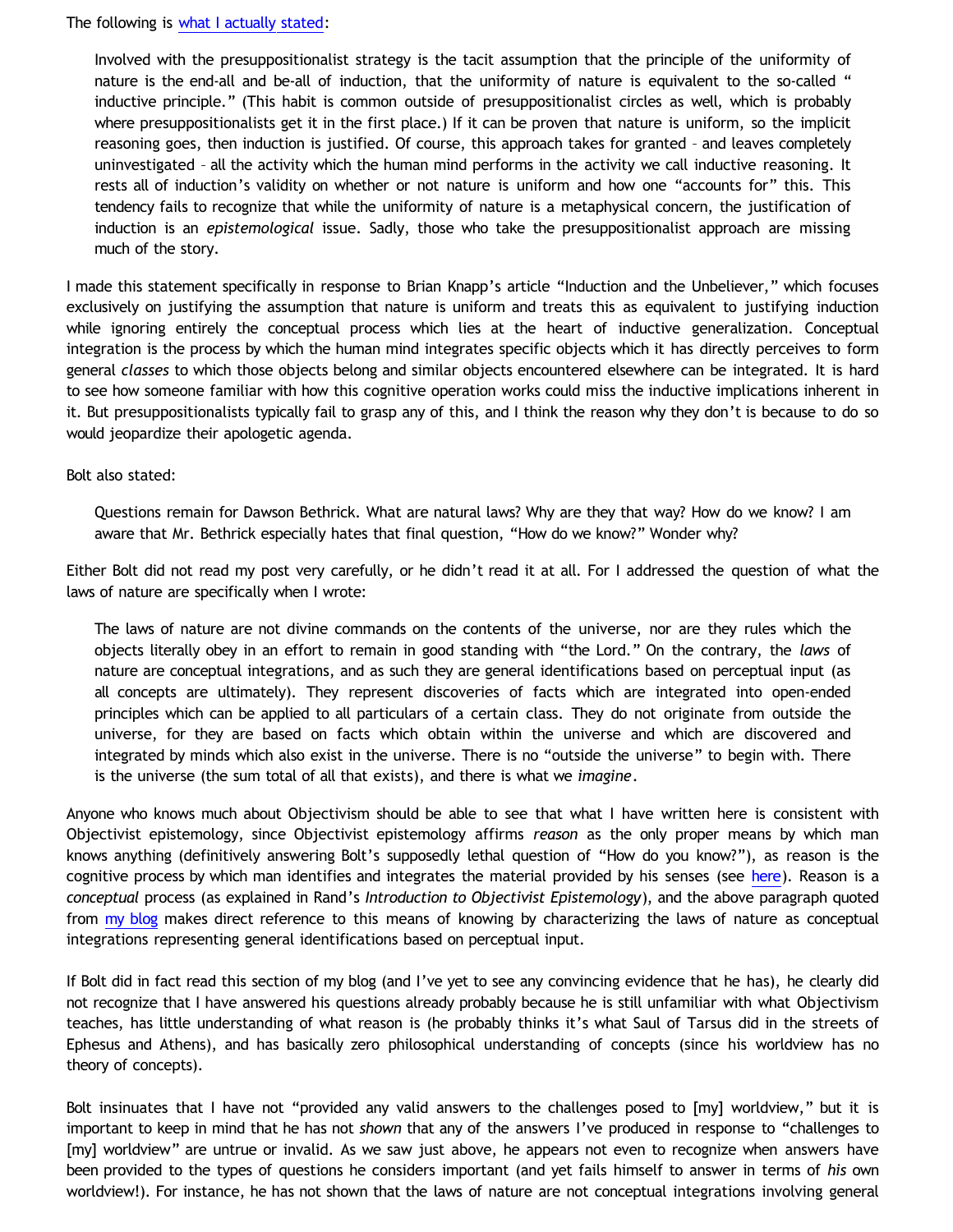identifications based upon perceptual input representing general facts; he has not shown that these are open-ended principles which can be applied to all particulars of a certain class; he has not shown that man does not know the laws of nature through reason; he has not shown that there is in fact an "outside the universe"; etc. Indeed, he seems not even to have read any of this in my original post. He has asserted that that my answers are inadequate or insufficient, but he has not *demonstrated* any of this. For instance, in response to my view that nature is *inherently* uniform in keeping with the primacy of existence, has Bolt shown that this is *not* the case? Has he shown that nature is *not* inherently uniform, or that its uniformity is the result of subjective intentions? Not at all. [Check for yourself.](http://bahnsenburner.blogspot.com/2010/03/bolts-pile-of-knapp-pt-1.html) He hasn't even tried to show that my position is wrong. He simply dismisses it, either because he just doesn't like it, or because his confessional investment is gravely threatened by it.

Bolt writes:

Bethrick continues his attempt to try and find something wrong with what Knapp wrote.

Let me just say here, I didn't have to try very hard. But I do realize that Christians prefer that readers of their books not critically examine the claims made in those books. But that's what I did: I read what Knapp says, and I raised questions about it, the same types of questions which Bolt calls "challenges to [my] worldview" but insists that I did not answer.

Keep in mind what Knapp writes in his essay:

In the Christian's worldview, at least from the Reformed perspective, laws are not so much "natural" as they are "supernatural". They are an expression of the way in which God providentially orders his creation, rather than something that is "built-in" which operate on their own and independent from God. [sic] ("Induction and the Unbeliever," *The Portable Presuppositionalist*, p. 121n.4)

Presumably we're supposed simply to accept what Knapp says here as truth without question, but I had to go and throw a wrench into things by asking the very question which Bolt says I "hate": *how do you know?* Specifically, one of the questions I asked in response to what Knapp writes here was:

But how would anyone be able to acquire knowledge of 'the way in which God providentially orders his creation,' if said 'God' is a mind *distinct from the believer's own mind*?

Bolt says that I "would not have to ask this question" since I have "interacted with Greg Bahnsen's material." It is true – I have interacted with Greg Bahnsen's material. Bolt has in mind specifically the off-the-cuff retort Bahnsen made in [a debate with Gordon Stein](http://www.bellevuechristian.org/faculty/dribera/htdocs/PDFs/Apol_Bahnsen_Stein_Debate_Transcript.pdf):

How do we learn about those things? He revealed Himself to us. Again, these are simple answers, the sorts of things Sunday School children learn, but, you know, I've yet to find any reason not to believe them.

If Bolt thinks this answers the questions that I raised in response to Knapp's admitted ignorance pertaining to the uniformity of nature, I've apparently given him too much credit as a thinker. Saying that Christians learn these things in Sunday school simply dodges the question. The epistemological process of knowing these things in the first place would be a precondition without which conducting a Sunday school lesson would be impossible. The teachers of Sunday school would need to know about this process before they could give lessons on it. So one would have to have this knowledge independent of any Sunday school setting, but Bolt does not explain it. But where do the Sunday school teachers go to learn it? Certainly not from Sunday school, do they? In that case, we would have an infinite regress.

By pointing to Sunday school, Bahnsen & co. simply *defer* the question, which is to fail to answer it. Indeed, Bahnsen himself was deferring Stein's question in order to evade it. Presuppositionalists press non-believers to answer the question "How do you know?" but look at what they themselves offer when the same question is posed to them.

Moreover, Bolt's response fails to take into account what Knapp actually says. Knapp says repeatedly that man does *not* know these things, but adds "God does." Bolt's appeal to Sunday school and Sunday school children does not explain how "God knows" purportedly compensates for the ignorance Knapp attributes to man.

Finally, it is in part *because* I have interacted with Greg Bahnsen's material that I continue to pose questions like this to presuppositionalists, because Bahnsen himself has failed to answer them. For instance, in chapter 31 of his book *Always Ready*, Bahnsen published a piece titled "The Problem of Knowing the 'Super-Natural'." Given the title of this